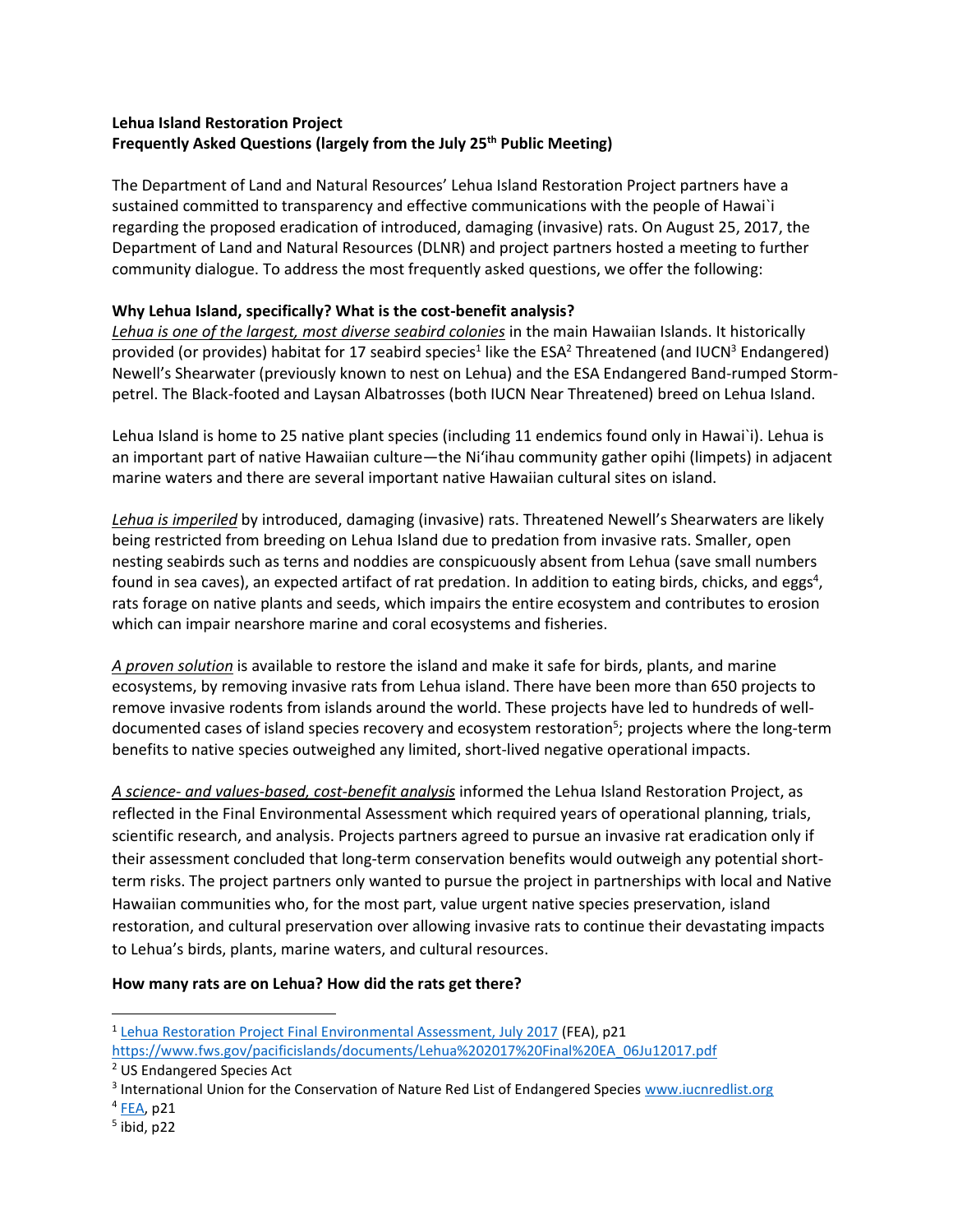The presence of rats on Lehua was reported as early as 1936 and documented in 1940<sup>6</sup>. Rats are the most prolific of all invasive species introduced to 80 percent of the world's island groups<sup>7</sup> and they are almost always introduced by humans (via boats). Rat populations fluctuate with availability of prey, forage items, availability of water to drink, and climactic conditions. Rat densities are difficult to estimate, but their mere presence is what is relevant. One pregnant female (or breeding pair) can infest an island quickly because brood gestation is ~25 days. Rats can have up to ten offspring at a time, which can then reproduce in approximately 60-90 days. Thus, populations can grow exponentially. The prolific breeding, coupled with non-native predation on birds, eggs, chicks, and plants and seeds, leads to ecosystem disruption, as seen on Lehua Island.

# **What permits are required for the project?**

The permits and approvals come under the following authorities: *Federal<sup>8</sup> :*

- ✓ *National Environmental Policy Act (NEPA) V*
- ✓ *National Historic Preservation Act (NHPA)*
- ✓ *Endangered Species Act (ESA)*
- ✓ *Migratory Bird Treaty Act (MBTA)*
- ✓ *Federal Insecticide, Fungicide, and Rodenticide Act (FIFRA)*
- ✓ *Marine Mammal Protection Act of 1972, as amended*
- ✓ *Water Pollution Control Act of 1948, as amended*
- ✓ *Coastal Zone Management Act of 1972, as amended*

# *State<sup>9</sup> :*

- ✓ *Hawai*`*i Administrative Rules 13-124*
- ✓ *Hawa*`*ii Revised Statutes 343*
- ✓ *Various permits under the above Federal laws have been delegated to the State to administer*

Further authorities for action can be found under Final Environmental Assessment,

- $\checkmark$  *USCG permission is required to access and carry management projects on Lehua*<sup>10</sup>
- ✓ *Section 2.5 Authority for Action and Regulations Governing Action<sup>11</sup>*

# **Why an Environmental Assessment (EA) instead of an Environmental Impact Statement (EIS)?**

Consistent with US Environmental Policy Act (NEPA) and Hawai`i Environmental Policy Act (HEPA) review processes, EA's generally include a brief discussion of the proposals need, alternatives, environmental impacts, and agencies/persons consulted. If, based on the EA, the agency determines the action will not have significant environmental impacts, the agency may issue a Finding of No Significant Impact (FONSI). A FONSI is a document that presents the reasons why the agency has concluded that there are no significant environmental impacts projected to occur upon implementation of the action. If the EA determines that the environmental impacts of a proposed action will be significant, then an EIS may be is prepared.<sup>12</sup> Based on the Lehua Island Restoration Project Final EA, the US Fish and Wildlife Service and the Hawai`i Department of Land and Natural Resources each issued a FONSI. Thus, an EIS was unwarranted.

l

<sup>&</sup>lt;sup>6</sup> <u>FEA</u>, p20

<sup>7</sup> Atkinson, I. A. E. (1985). The spread of commensal species of *Rattus* to oceanic islands and their effects on island avifaunas. In P. J. Moors (Ed.), Conservation of Island Birds (pp. 35-81): ICBP Technical Publication No. 3.

<sup>8</sup> [Agency Publication Form p1 \(DLNR filing FEA w/ HI Office of Env. Qual. Cont.\),](http://oeqc2.doh.hawaii.gov/EA_EIS_Library/2017-07-23-KA-FEA-Lehua-Ecosystem-Restoration.pdf) p1

<sup>&</sup>lt;sup>9</sup> ibid

<sup>10</sup> [Final Environmental Assessment](https://www.fws.gov/pacificislands/documents/Lehua%202017%20Final%20EA_06Ju12017.pdf) (FEA) p12

 $11$  Ibid p23-28

 $12$  ibid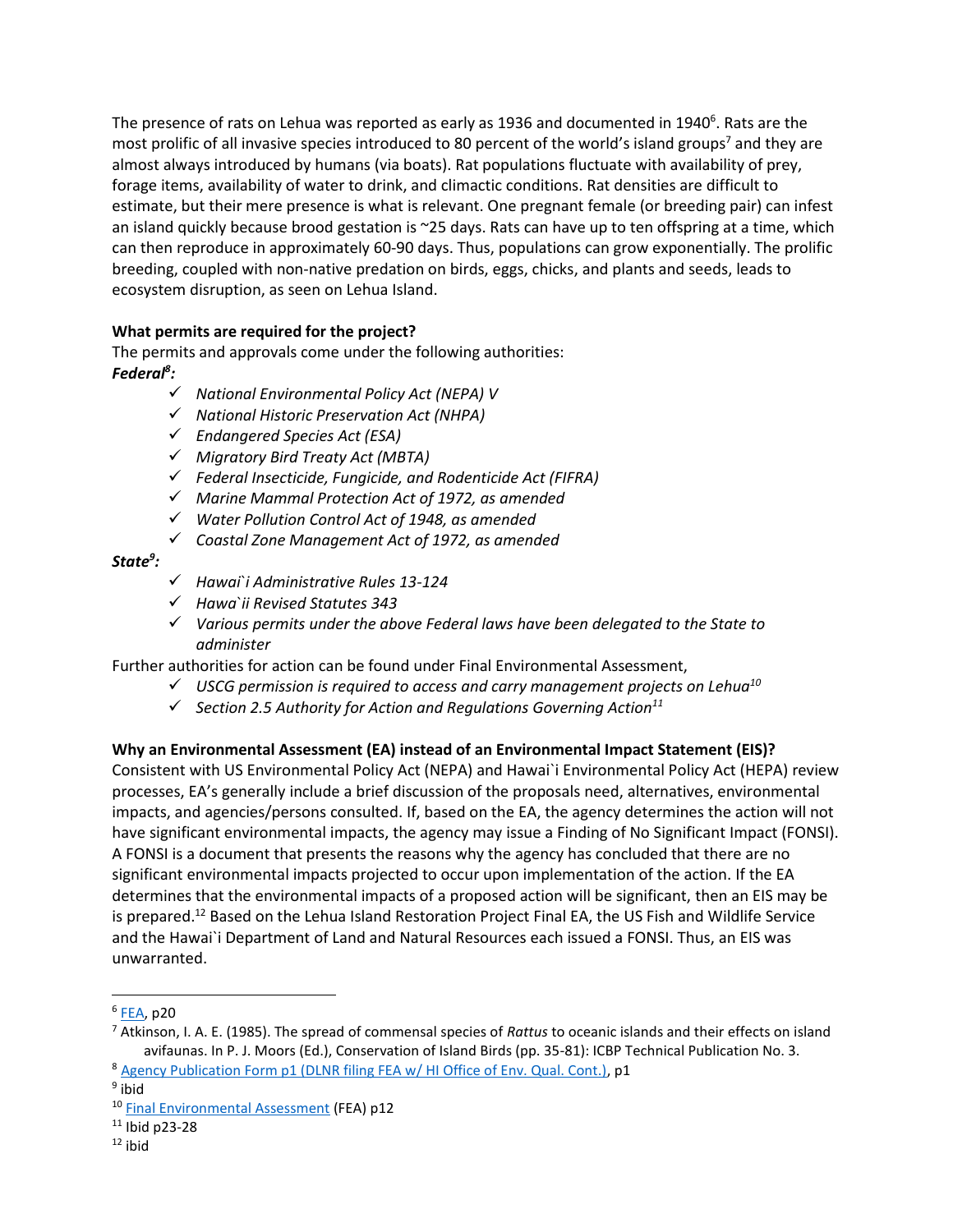# **How is it possible for there to be "no significant impact" when you're dropping rodenticide?**

"A Finding of No Significant impact" (FONSI) is a legal term under the US Environmental Policy Act and the HI Environmental Policy Act.<sup>13</sup> A FONSI is the determination issued by an agency that, after conducting an Environmental Assessment (EA), the proposal will not have significant environmental impacts. This is the conclusion of the lead agencies because the preponderance of the science, studies, trials, and studies have shown that the potential for short-term risks is extremely low and well offset by the expected long-term conservation benefits.

# **Why can't you just trap the rats on Lehua, like on Nā Pali Coast? Or just use bait boxes?**

Lehua Island's steep cliffs and difficult terrain pose logistical challenges that make this approach both impractical and unsafe. The nature of the terrain prevents bait or traps from being delivered into every potential territory; to try to do so would put the safety of island restoration personnel at risk. Out of 650 rodent eradications, only 10 have used trapping as the sole removal method, and the largest of these was only 163 acres—Lehua is 284 acres.

# **Have any trials been done?**

Around the world, there are hundreds of peer-reviewed scientific publications related to scores of island invasive rodent eradications. Specific to Lehua, there have been multiple trials and studies conducted specifically for this restoration project and other trials analyzed in the Final Environmental Assessment (FEA).

In 2015, inert (non-toxic) rodent bait trials in Lehua marine waters found "…*pellets in the terrestrial environment would break down and be undectable in 35-40 days…(Mazurek 2015)…Complete breakdown of pellets in the water would be quick…data collected shows that pellets disintegrated within 30 minutes…and no pellets were found after 24 hours (Mazurek 2015)." 14*

Additionally "…w*hile the 2015 bait trial demonstrated that fish would consume inert bait, a recent laboratory studies showed that black triggerfish (*Rhinecanthus aculeatus*), smallmouth bass (*Micropterus dolomieu*) and fathead minnows (*Pimephales promelas*) refuse to eat bait pellets containing diphacinone (USGS Columbia Environmental Research Center)...which indicates that some fish species can detect and avoid bait containing diphacinone." 15*

The 2009 attempt to eradicate invasive rats from Lehua also serves as a trial. Multiple factors evaluated as potential causes of the eradication failure<sup>16</sup> have been taken into consideration for this proposal.

### **How toxic are the conservation bait pellets in marine environments?**

Of the ~11 tons of bait proposed to be used in this project, a mere fraction of that is the actual rodenticide diphacinone. About 99.995 percent of the bait is comprised of non-toxic, human food-grade ingredients specifically designed for target species palatability.

All bait will be distributed over land with deflectors used when baiting adjacent to the shoreline. The proposal, consistent with rules and regulations governing the rodenticide application, acknowledges a negligible amount of bait will drift into shallow nearshore waters. Bait pellets degrade quickly in water and will sink to the sea floor. Diphacinone scarcely dissolves in water (it is almost insoluble) and thus

 $\overline{\phantom{a}}$ 

<sup>&</sup>lt;sup>13</sup> See preceding question.

<sup>14</sup> [FEA,](https://www.fws.gov/pacificislands/documents/Lehua%202017%20Final%20EA_06Ju12017.pdf) p54-55

<sup>15</sup> Ibid, p71-72

 $16$  Ibid, p14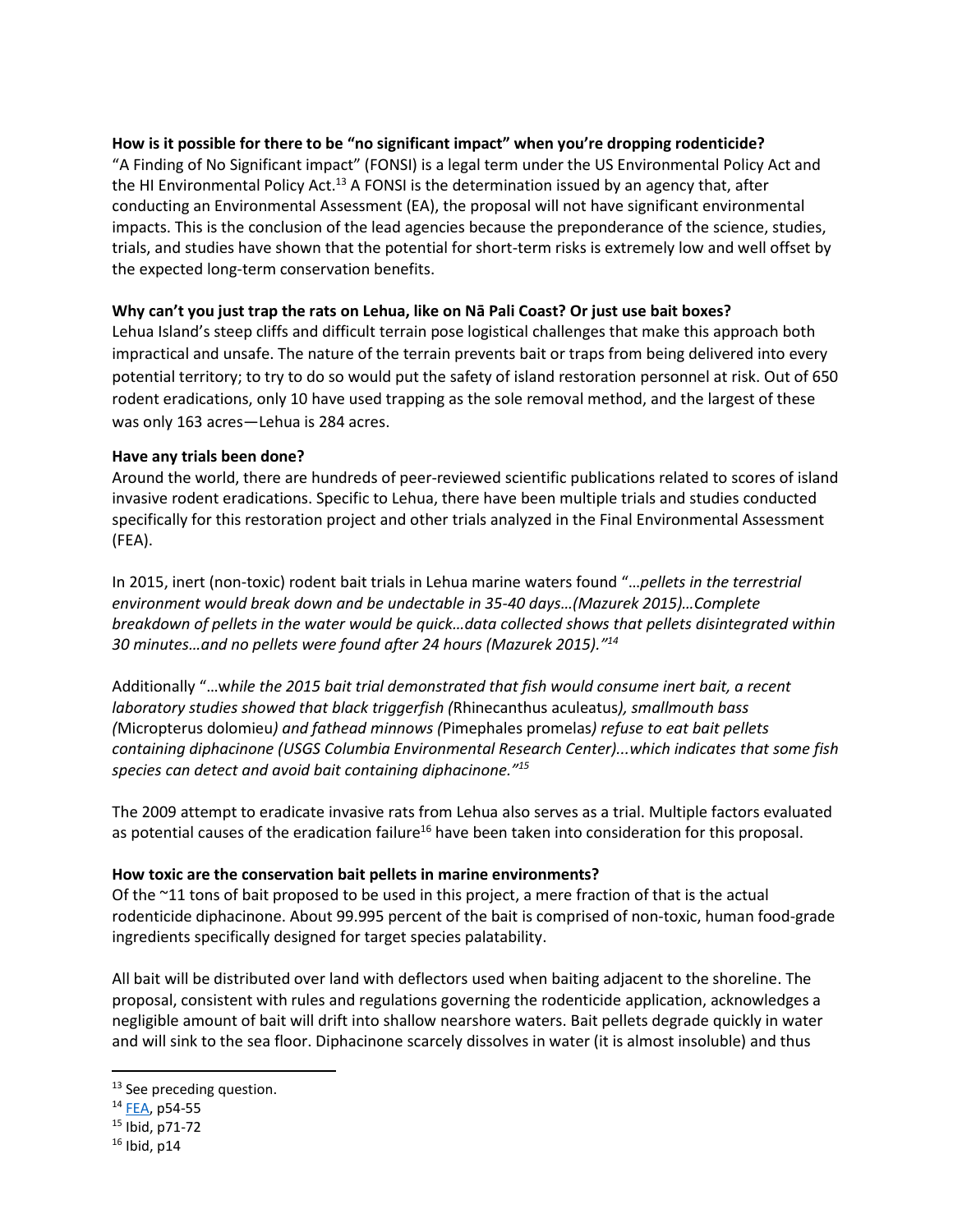most remains in the pellet fragments and sinks to the sea floor.<sup>17</sup> Diphacinone rapidly breaks down in water when exposed to ultraviolet light (e.g. sunlight)<sup>18</sup>; a likely fate for some drifted bait. Eventually, the rodenticide breaks down into carbon dioxide, water, or non-toxic intermediate compounds.

#### **How will bait contribute to the cumulative effects of pesticides/herbicides on the West side of Kauai?**

Given how little bait will drift into Lehua's nearshore marine waters, that diphacinone barely dissolves in water, that the rodenticide begins breaking down in 30-60 days (faster in water when exposed to ultraviolet (sun) light, that fish in laboratory tests rejected bait with diphacinone, and the ~ 19 miles of open ocean between the two islands, it appears highly unlikely that project-derived diphacinone will reach Kauai.

#### **What are the risks to corals, fish, and marine mammals?**

Samples deliberately collected by scientists of fish, invertebrates (crabs and limpets), and seawater collected days after aerial application of diphacinone on Mōkapu and Lehua (2009) showed no detectable levels of diphacinone in their tissues.<sup>19</sup> Lab and field studies have demonstrated that fish will consume inert bait pellets (with no rodenticide) however, lab studies found fish did not consume bait containing the rodenticide diphacinone.<sup>20</sup>

The Environmental Assessment concludes: "*Given the relatively small amount of bait that would be expected to enter the marine environment, the rapid dissolving of pellets, and that fish appear to avoid diphacinone, it appears consumption of rodenticide baits would be unlikely. In the unlikely event of fish ingesting diphacinone, the study on black triggerfish, smallmouth bass, and fathead minnows indicate that they are amongst the least sensitive animals to the effects of diphacinone." 21*

#### **How will this effect fishing limits?**

There is no impact to fishing limits. Mitigation measure 18, prescribed by the US Fish and Wildlife Service in its *Finding of No Significant Impact* (FONSI) states:

*Signs will be placed on the island alerting visitors of the operation and the presence of rodenticide on the land and potentially in the nearshore environment: however, because of the*  low risk of contamination of nearshore marine organisms and the very low risk of humans being *impacted from consumption of these organism there will be no moratorium imposed on harvesting marine organisms.<sup>22</sup>*

#### **What if non-targets species get sick or die? How will that get recorded and reported?**

The FEA contains a "Proposed Environmental Monitoring Plan" by USDA APHIS Wildlife Services National Wildlife Research Center.<sup>23</sup> The purpose of this environmental monitoring plan is to assess the potential persistence of diphacinone in various environmental compartments after this eradication action.<sup>24</sup> The monitoring plan calls for baseline data collection prior to the application of bait and monitoring and data collection following. Samples will be collected from seawater, soil, limpets (*Opihi*), Natal lightfoot crab,

 $\overline{\phantom{a}}$ 

<sup>17</sup> [FEA,](https://www.fws.gov/pacificislands/documents/Lehua%202017%20Final%20EA_06Ju12017.pdf) p71

<sup>&</sup>lt;sup>18</sup> Hayes, W.J. and E.R. Laws (ed.). 1990. Handbook of Pesticide Toxicology, Vol. 3, Classes of Pesticides. Academic Press, Inc., NY.

 $19$  Ibid, p72

 $20$  Ibid, p71

 $21$  Ibid, p72

<sup>22</sup> USFWS FONSI, 11 July 2017

 $23$  Ibid, Appendix E, p152-156

<sup>24</sup> Ibid, p152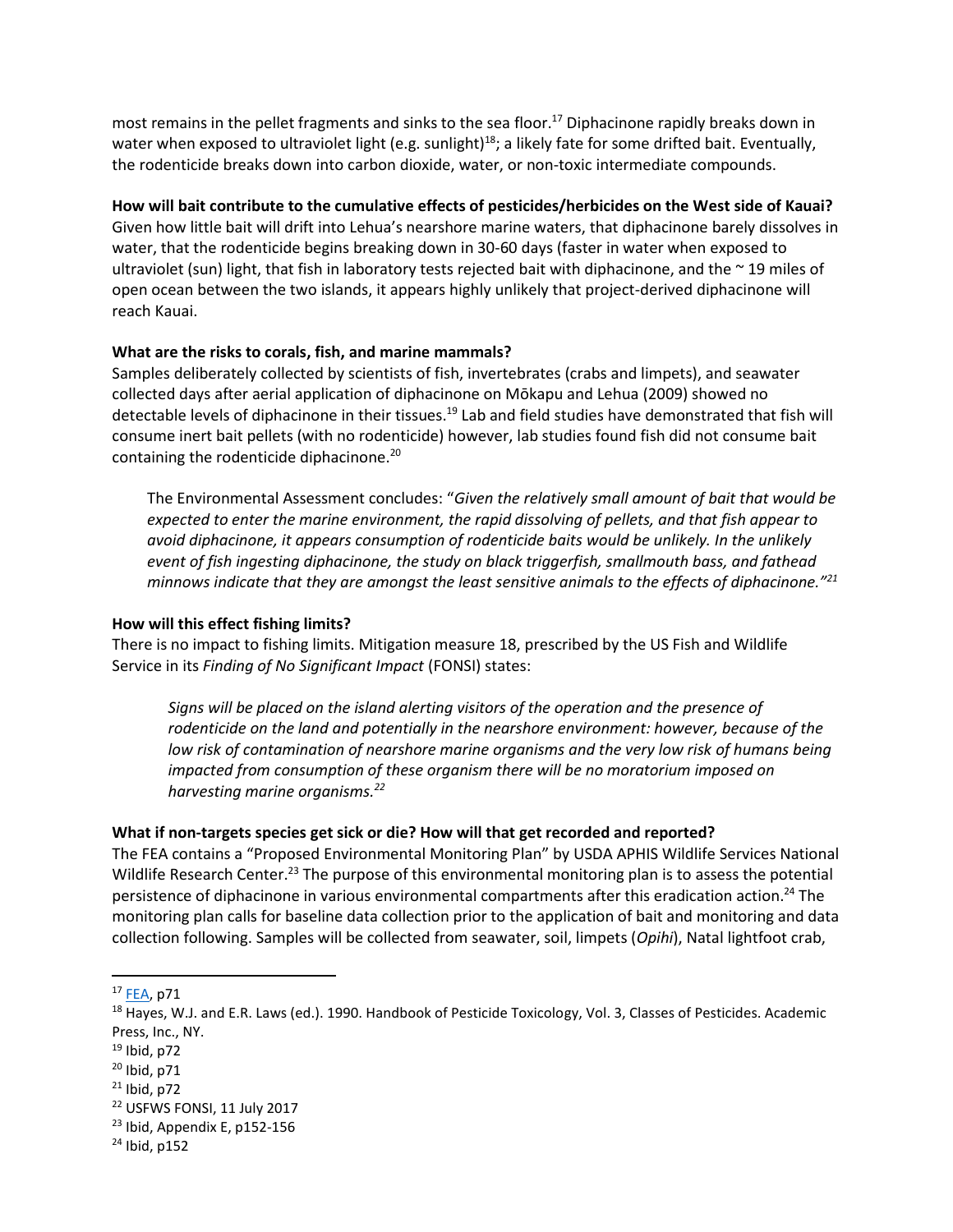and multiple samples from the following classes of fish: 1) resident (non-pelagic) reef fish 2) black triggerfish (*Rhinecanthus aculeatus*); and 3) prized near-shore game fish.<sup>25</sup>

*"Non-target carcass surveys: Throughout the course of field activities associated with eradication efforts, any non-target organisms (species other than rats) found dead would be collected and submitted for chemical residue analysis to assess whether the organism had been exposed to rodenticide intoxication."* **<sup>26</sup>** This will include very prescriptive 'chain of custody' protocols to ensure confidence (quality assurance and quality control) in the sample collection independence, testing, a chemical analysis.

The death of the following, post-rodenticide applications, will be reported to HDOA in compliance with the aerial application permits approved for Lehua Island Project:

- Ten (10) or more birds of any species,
- Twenty-five (25) or more fish of any species,
- Any endangered or threatened birds or marine mammals.

The total number and species of carcasses collected will be reported by the Lehua Team Leader to the Assistant Incident Commander and Incident Command Team.

### **Why would we spend this money to protect birds and put Endangered Monk Seals at risk?**

There have been no documented cases of impacts to seals or sea lions after an aerial bait application, including the 2009 bait application on Lehua Island.<sup>27</sup> There may be up to 15 Monk Seals expected on/near Lehua during the proposed time of the operation. Monk Seals forage entirely offshore in deep waters, and sometimes spend days away from the island before returning to Lehua Island to sleep and digest. <sup>28</sup> The few bait pellets that drift to water will be close to shore, degrade quickly, and are unlikely to be ingested by near-shore fish.<sup>29</sup>

Because of Monk Seal foraging habits, it is unlikely they would prey on fish that have consumed rodenticide pellets. If a seal did forage in the nearshore environment there would be a very low probability it would encounter fish that had consumed rodenticide of any consequence. <sup>30</sup> Thus, it is unlikely that the proposed project would expose monk seals to a sufficient quantity of rodenticides to have any negative effects.<sup>31</sup> Furthermore, given the large size of Monk Seals and the potential amount of bait that could drift into marine waters, it is almost certainly impossible that there would be enough bait to sufficiently affect a seal.

# **How do we know this isn't this going to be another failed project like the Henderson Island Eradication?**

There are never any guarantees for success. About 9 in 10 island invasive species eradication projects are successful on the first try. Most rodent eradications (>70%) utilized a more potent rodenticide, brodifacoum, which has a higher probability of success. However, the Lehua project partners selected diphacinone because it has lower potential short-term risks, which aligns better with local conservation values. Diphacinone, however, has a lower probability of success and has been used for less than ten

 $\overline{\phantom{a}}$ 

 $31$  Ibid

<sup>25</sup> Ibid, p153

<sup>26</sup> Ibid, p154

<sup>27</sup> Ibid, p69-70

 $28$  Ibid

 $29$  Ibid, p71

<sup>30</sup> Ibid, p69-70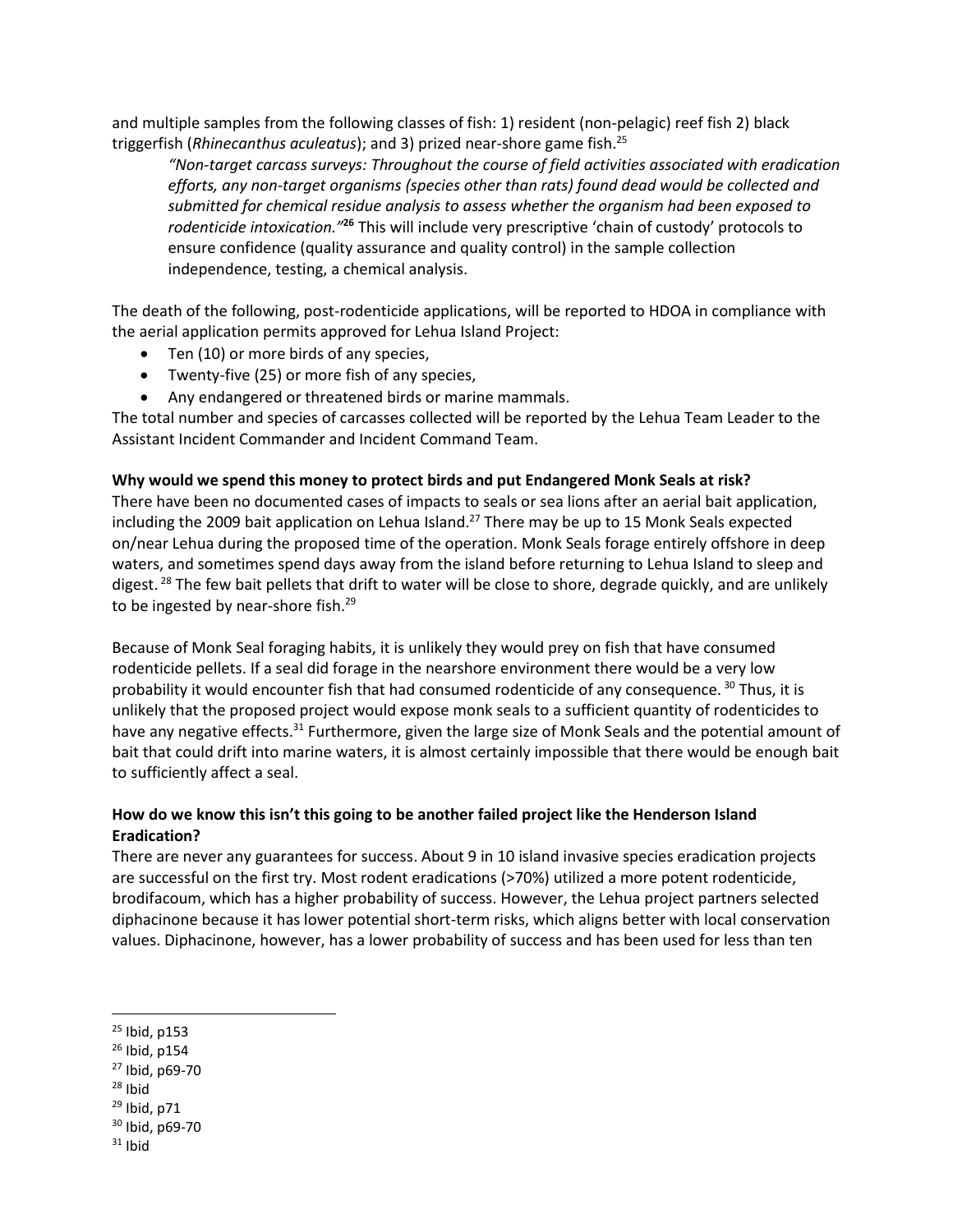percent of all rodent eradications worldwide.<sup>32</sup> The partnership is optimistic they have maximized the opportunities to succeed because of their robust science-based planning.

### **Why weren't more local people incorporated into the steering committee?**

The Lehua Island Restoration Project was developed in cooperation with project partners, the native Niʻihau community, the owners of Niʻihau, the Robinson family, the native Hawaiian community, local residents, state and federal regulatory agencies, and non-governmental organizations. The legal requirements for community input for the project assessments were exceeded by the partnership. In service to the public, the partnership embraced its responsibilities to community engagement and consultation by exceeding these minimum standards with three public meetings and other efforts including:

- The DLNR and USFWS sent press releases to local newspapers, garnering multiple articles in local newspapers announcing the public meeting dates and locations.
- Two meetings were held to solicit input, questions, and concerns about the proposal.
- A radio interview with an open call-in Q&A session with several project partners answered questions and announced the second meeting.
- A third meeting to respond to the community's meeting and online input.

The partnership is unwavering is its focus on effective communications, public relations, and transparency and maintains a team focused on these efforts.

# **How much will the project cost? Who is funding it? Where is the money going?**

This project was initiated more than five years ago and has been sustained through a mix of private philanthropic gifts, government funding, and in-kind support from the partners. That has supported the development of the Environmental Assessment and the necessary trials and studies designed to inform it. The implementation phase of the proposed project (July 1– October 1, 2017) is estimated at ~\$700,000. Funding has covered the project partnerships staff time (state employees, non-profit Island Conservation employees) for goods and services provided and will be expended on bait and equipment, helicopter contractors and supplies, and native Niʻihau residents hired to assist with the operation.

### **Why was the Robinson Family involved? Will the Niʻihau community be affected?**

The project partners take their responsibility and commitment to work with the local peoples and communities on projects like this very seriously. The native peoples of Niʻihau, and owners of Niʻihau, engaged with the project partners early on and offered important local and native wisdom and perspective on the proposal. They played important roles in the development of the Lehua Island Restoration Proposal because they are the closest community to Lehua Island, which is an important cultural and fishing resource for their community. They served on the project's steering committee and directly informed the development of the project. The Robinsons generously agreed to allow the project partners to stage the operation from Niʻihau Island, and to use their aircraft and vessels to assist the operation. The project will employ several local native Niʻihauans to assist with the operation. The partnership made similar efforts to engage with native Hawaiian people and communities of Kauai. The partners remain committed to constructive and transparent communication with all local communities.

### **What happens next? What are the plans for restoration?**

 $\overline{\phantom{a}}$ 

Determining the success of the invasive rat eradication would occur approximately one year from the operation. When detecting the presence or absence of rats, a certain density of rodents is necessary for

<sup>&</sup>lt;sup>32</sup> Parks et al, Diagnosing the cause of failure to eradicate introduced rodents on islands: brodifacoum versus diphacinone and method of bait delivery Conservation Evidence (2011) 8, 100-106